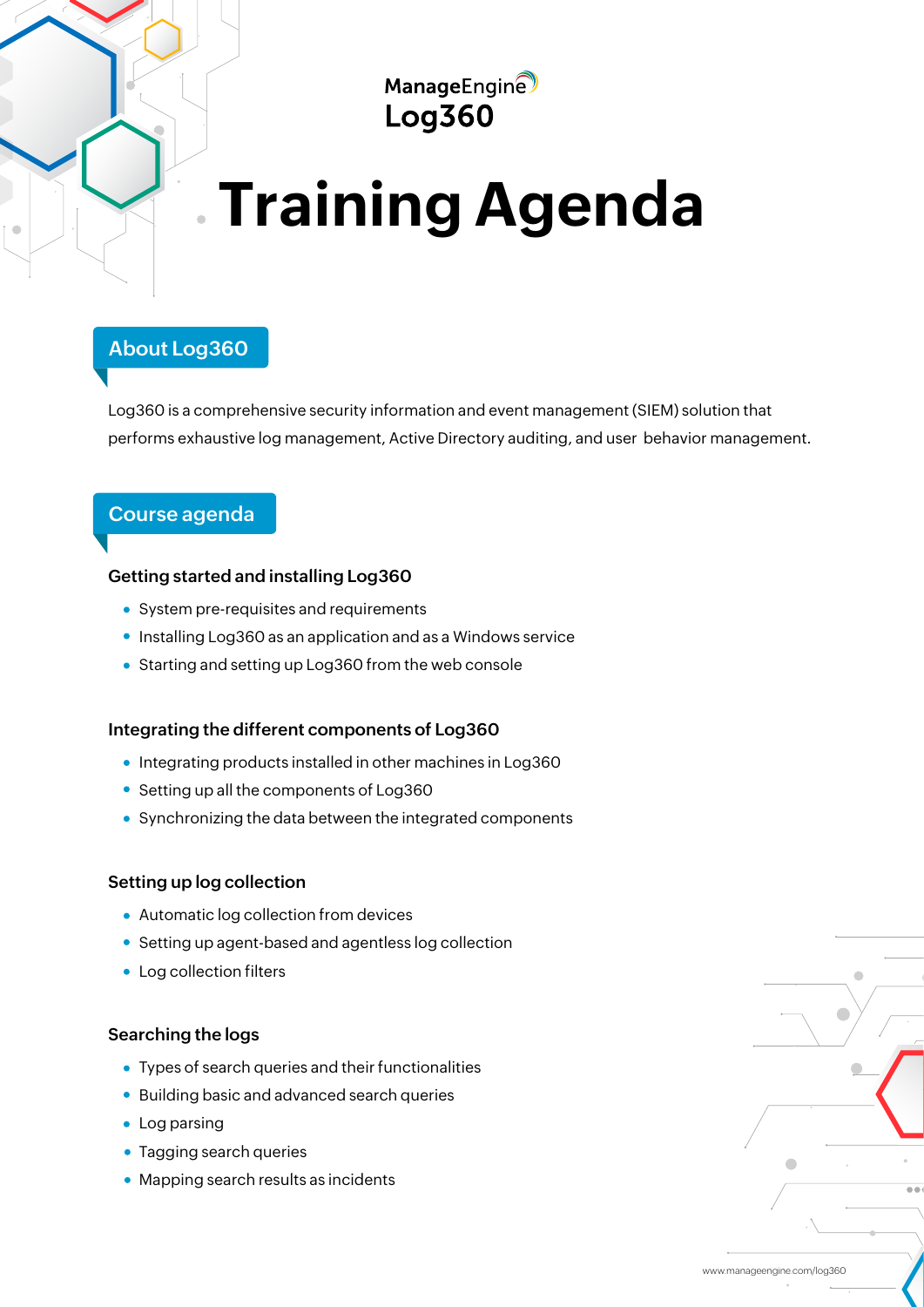#### **Security analytics**

- Viewing reports on network activities, Active Directory, Exchange Server, and Office 365 from one place
- Exporting reports in various formats
- Mapping reports as incidents

#### **Active Directory Auditing**

- Account Logon auditing
- Logon/Logoff auditing
- AD user object auditing
- AD computer object auditing
- AD group object auditing
- AD Organizational Unit auditing
- Permission change auditing
- GPO auditing
- Other AD object auditing Containers/Contacts/DNS etc.,

#### **File Server Auditing**

- Auditing Windows File Servers
- Windows failover server clusters audit
- NetApp Filer auditing
- EMC storage auditing
- File integrity monitoring

## **Account Lockout**

- Analyze Windows Services/Schedule tasks
- Network Drive Mappings/logon sessions/Process list
- Analyze logon activity DC and local
- OWA and ActiveSync analysis
- Radius server logins

#### **Member Server Auditing**

- Audit logon activity on Servers
- Track process activity
- Audit policy changes
- Monitor system events
- Account management on Servers

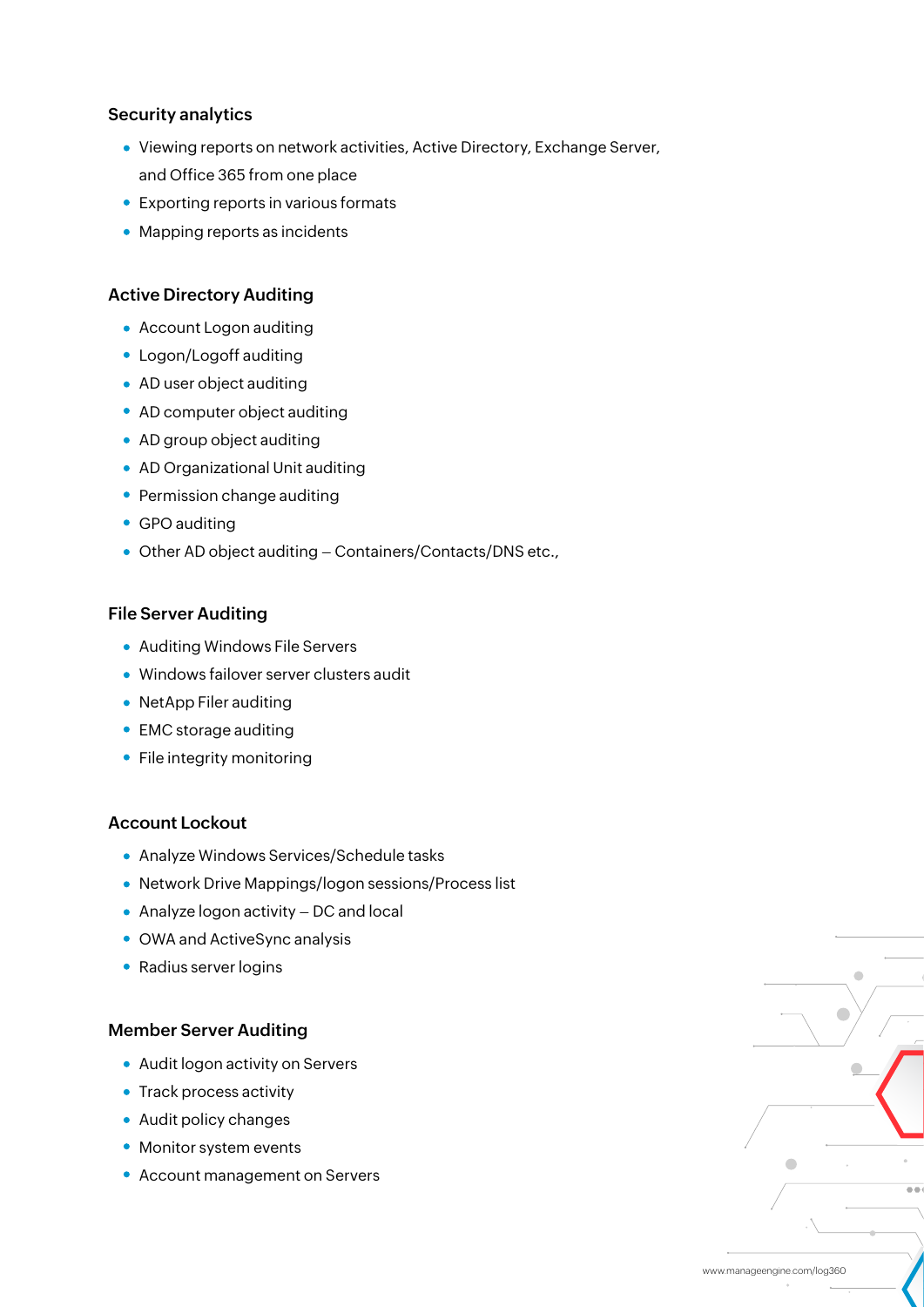- Printer auditing
- ADFS auditing
- Removable storage (USB) auditing
- AD LDS auditing

#### **Dashboard**

- Customizing the dashboard and embedding it in external sites
- Adding new widgets to the dashboard

#### **Setting up security alerts**

- Viewing pre-built alerts and correlation based alert profiles
- Building custom alert profiles
- **•** Exporting alerts

#### **Event correlation**

- Viewing pre-built correlation rules
- Building custom correlation rules

#### **Response workflows**

- Configuring workflows for alerts
- Creating workflow profiles

#### **Incident tracking**

- Creating incidents for alerts, reports, and search results
- Tracking the incidents

#### **User and entity behavior analytics (UEBA)**

- Viewing, scheduling, and exporting reports
- Configuring alerts in Log360 UEBA

#### **Logon settings**

Configuring single sign-on, smart card, and two-factor authentication for secure login